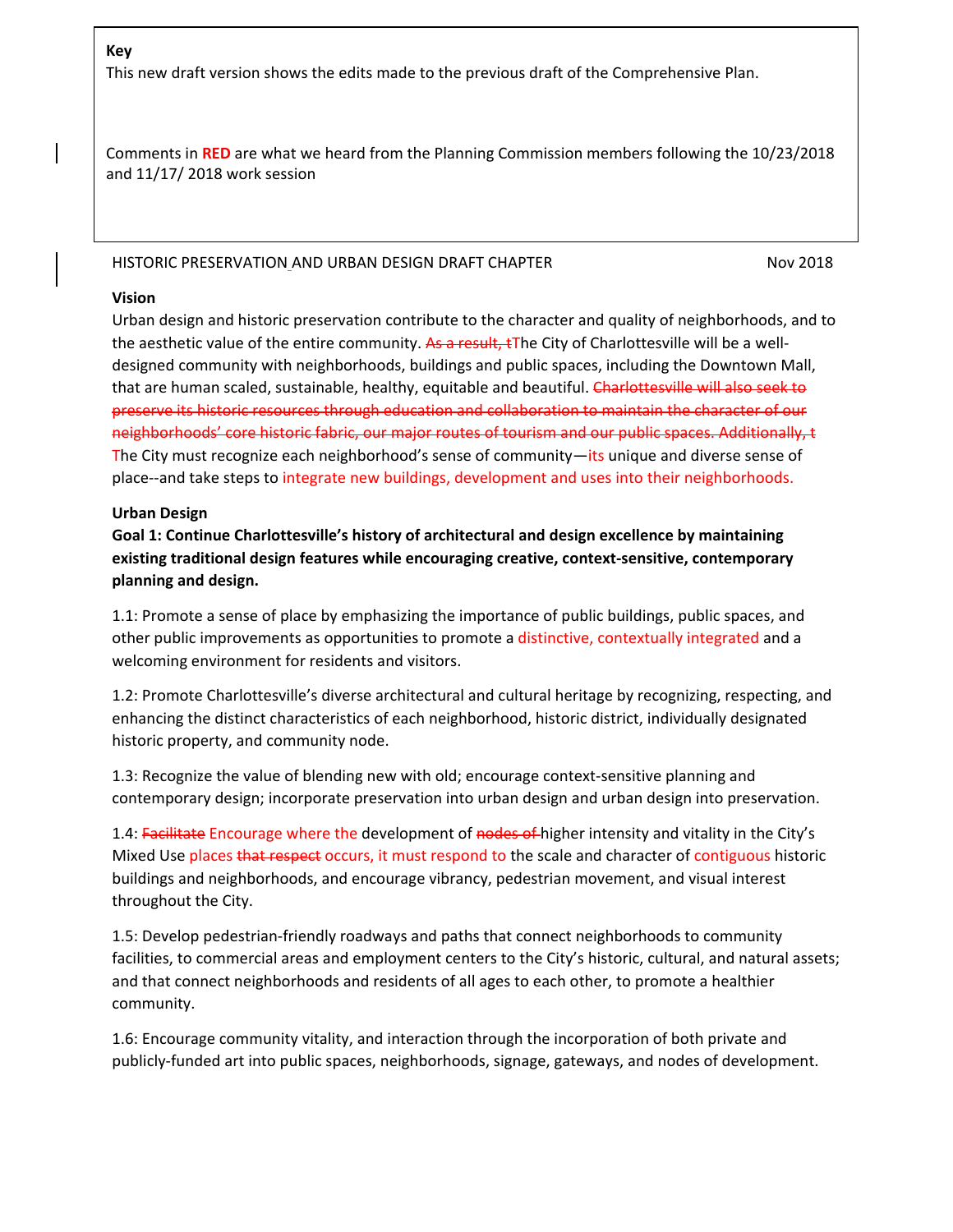1.7: Encourage the incorporation of meaningful public spaces, defined as being available to the general public, into urban design particularly at nodes of development.

1.8: Promote design excellence for public projects and installations at all scales.

1.9: Assure that Small Area Plans account for and take steps to safeguard the City's historic sites, structures, and landscapes.

1.10: Improve ways and methods of informing residents in historic districts about new development and construction projects within their neighborhoods and communities, as well as about local policy and regulatory changes that might impact those neighborhoods and communities.

1.11: In the development of a form based code, fully account for the goals and principles of Historic Preservation and Urban Design.

1.12: Identify specific goals for Urban Design--recognize that these may vary from neighborhood to neighborhood--and develop a guidelines and standards manual that helps implement those goals.

1.12: Maintain on the City staff the position of a Preservation and Design Planner, and support their efforts to implement the goals and strategies of this chapter.

1.13: Continue to support the Board of Architectural Review (BAR) in its efforts to guide historic preservation and urban design within the Historic Preservation & Architectural Design Control (ADC) Districts, or Historic Conservation (CV) Districts, and ensure cooperation between the BAR and City departments.

1.14: Continue to support the Entrance Corridor Review Board (ERB) in its efforts to guide urban design within the designated Entrance Corridors, and ensure cooperation between the ERB and City departments. Transition Entrance Corridor Review Board to the Board of Architecture Review and review existing corridors.

1.15: Charlottesville will seek to preserve its historic resources through education and collaboration to maintain the character of our neighborhoods' core historic fabric, our major routes of tourism and our public spaces.

## **Educational Programing**

**Goal 2: Educate property owners and potential property owners of historic resources about the significance of their properties.\***

2.1: Continue to improve the City's ongoing education program to notify property owners and potential property owners that their property is situated in a Historic Preservation & Architectural Design Control (ADC) District, or Historic Conservation (CV) District, or is designated as an Individually Protected Property (IPP).

2.2: Continue to support the Charlottesville Historic Resources Committee's efforts to promote understanding and appreciation of local historic and cultural resources.

2.3: Continue to interpret historic and cultural resources to the community through markers, publications, events and other means. Strive to include the narratives and resources of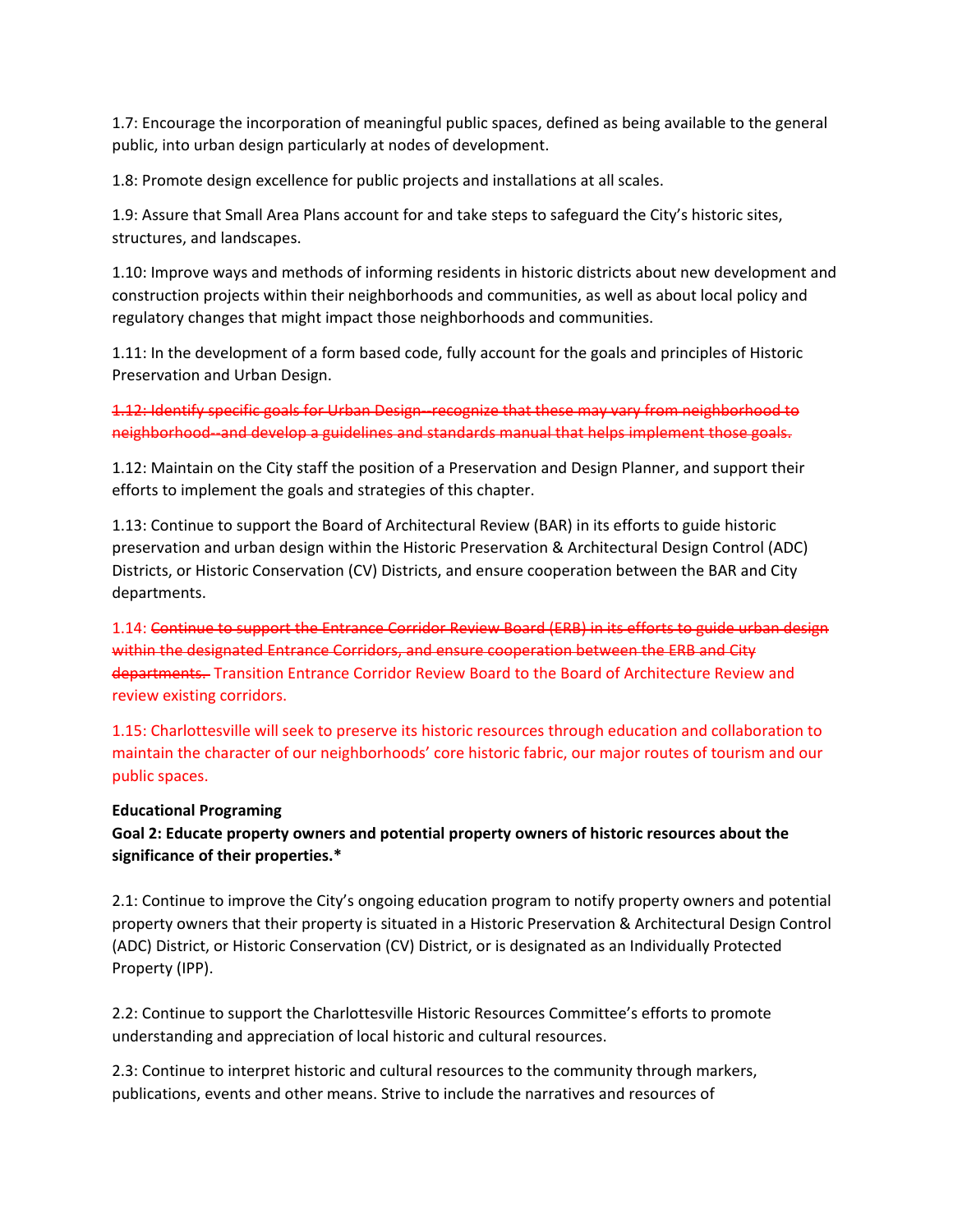underrepresented groups and areas significant in our local history. Coordinate this interpretation of historic resources with City improvement projects and other City initiatives.

2.4: Continue to support Preservation Piedmont and its partners in the Piedmont Area Preservation Alliance (PAPA) in efforts to coordinate communication among local, regional, and state preservation organizations.

2.5: Continue to support participation of staff and elected and appointed officials in regional and statewide preservation and design educational opportunities.

# **Incentives & Tools**

# **Goal 3: Continue to identify and make available incentives to encourage historic preservation.**

3.1: Continue to disseminate information to property owners regarding federal and state rehabilitation tax incentives, including Virginia's rehabilitation tax credit program and help promote and defend these programs at the General Assembly.

3.2: Pursue National Register and Virginia Landmarks Register status for all future, local historic districts.

3.3: Continue the Planning Commission's and Board of Architectural Review's annual awards that may include recognition of exceptional Entrance Corridor designs and the best examples of preservation and design in the community, especially in ADC Districts.

3.4: Provide technical assistance to property owners and/or provide referrals to other sources of information regarding architectural, historical or financial questions.

3.5: Continue the City's participation in and eligibility as a Certified Local Government; support staff efforts to seek annual, matching-fund grants that contribute to the implementation of this chapter.

## **Resource Inventory**

**Goal 4: Systematically inventory and evaluate all historic, cultural and natural resources, landscapes and open spaces as critical and historic elements that make the City special. Develop context narratives that provide the historical and architectural basis for evaluating their significance and integrity and provide the funding and resources necessary to conduct that work.**

4.1: Work with neighborhoods to develop interest and participation in documentation of neighborhood buildings and history through architectural and historic surveys. Priorities are un-surveyed older neighborhoods, such as 10th & Page, Little High, south Belmont, and portions of the Strategic Investment Area (SIA).

4.2: Continue to identify and survey additional significant, individual properties located outside historic districts. In addition to historic buildings, consider significant buildings from the recent past (less than 50 years old), structures such as sculptures, landscapes such as public spaces and cemeteries, and archaeological sites.

4.3: Encourage developers contemplating land-disturbing activities in areas likely to reveal knowledge about our past to undertake archaeological studies prior to development. Help identify financial incentives or funding sources for such studies. Encourage where warranted, archeological assessments for rezoning and special use permit requests and for all projects on City-owned parcels.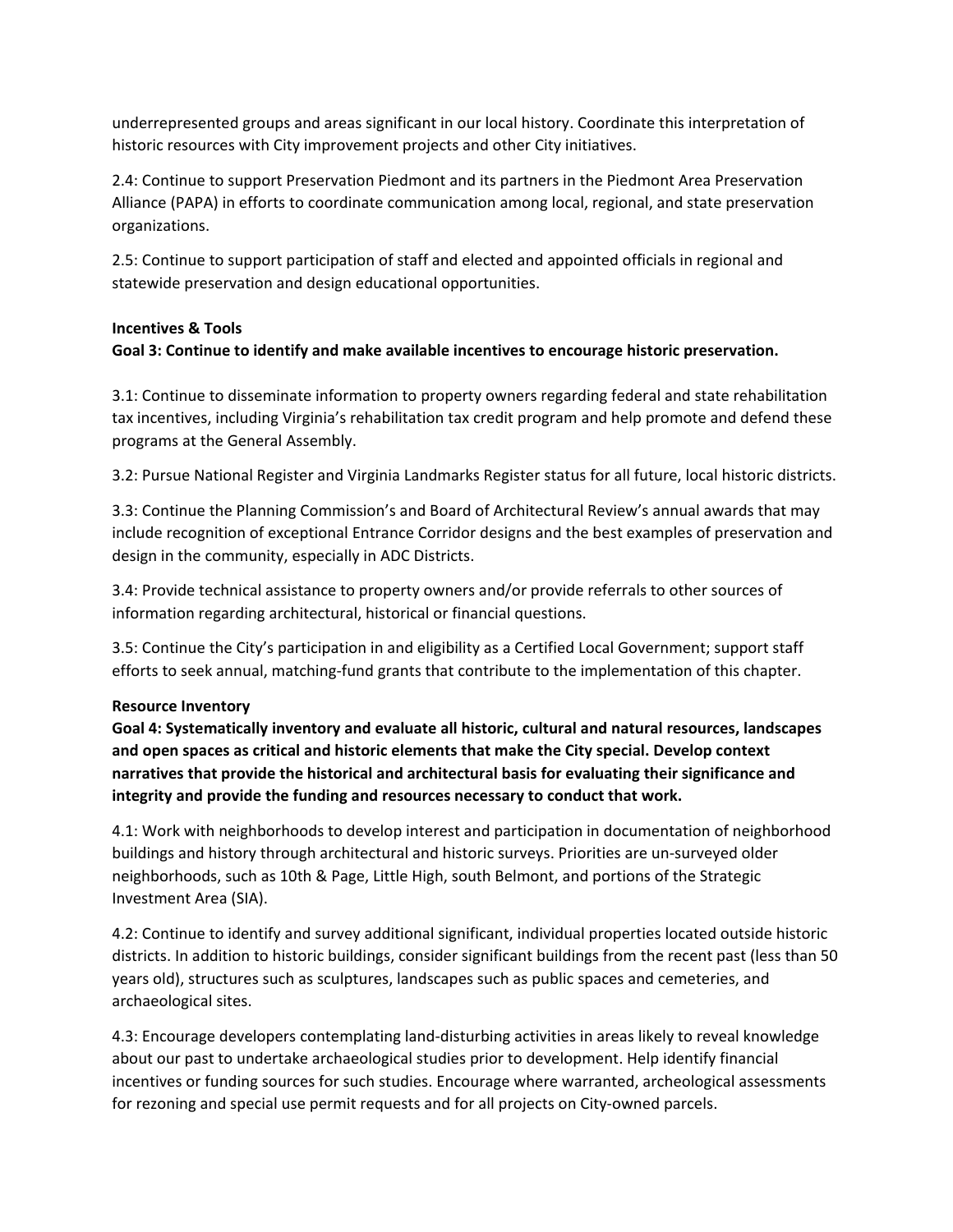4.4: Conduct additional survey work as needed to reevaluate existing ADC district boundaries.

4.5: Survey and evaluate all City-owned property, including schools and parks, for historic and design significance and integrity.

4.6: Systematically re-survey neighborhoods state- and national-registered historic sites and districts, ADCs and IPPs to update older survey information, beginning with Downtown and North Downtown areas.

4.7: Generate a Cultural Landscape Study and Management Plan for the Lawrence Halprin-designed Downtown Mall, to identify character-defining historic features, and prepare a treatment and maintenance plan to protect the Mall's historic character and features while supporting its current use.

4.8: Promote the history of the Downtown Mall through the use of art, technology, public events, and marketing promotion.

## **Neighborhood Conservation**

**Goal 5: Protect and enhance the existing character, stability and scale aesthetic amenities of the City's older neighborhoods while promoting diversity in our community.\***

5.1: Monitor the effectiveness of the Conservation District as an alternative, more flexible type of local historic district in designated neighborhoods. Monitoring techniques may include resident surveys and tracking demolition permits.

5.2: Recognize and respect cultural values and human resources, as well as built resources within the City's older neighborhoods.

5.3: Identify opportunities to increase intensity of use and flexibility of design in targeted areas to allow for more vibrancy and creative reuse of existing buildings.

5.4: Study the urban forms in historic neighborhoods and consider allowing similar design standards in new neighborhoods.

5.5: Provide property owners with information on historic rehabilitations, financial incentives, and context-sensitive design**.**

5.6: Identify existing and planned higher-intensity mixed-use and commercial areas that abut existing historic neighborhoods and work to provide adequate transitions (such as step downs in scale and intensity) to mitigate impacts on adjacent residential areas. Identify higher-intensity mixed-use and commercial areas that abut existing neighborhoods and work to provide adequate transitions to mitigate impacts.

## **Resource Protection**

# **Goal 6: Provide effective protection to the City of Charlottesville's historic resources.\***

6.1: As requested by specific neighborhoods or when otherwise appropriate, consider additional neighborhoods or areas for designation as local historic districts (either Architectural Design Control Districts or Historic Conservation Districts) based on architectural and historic survey results.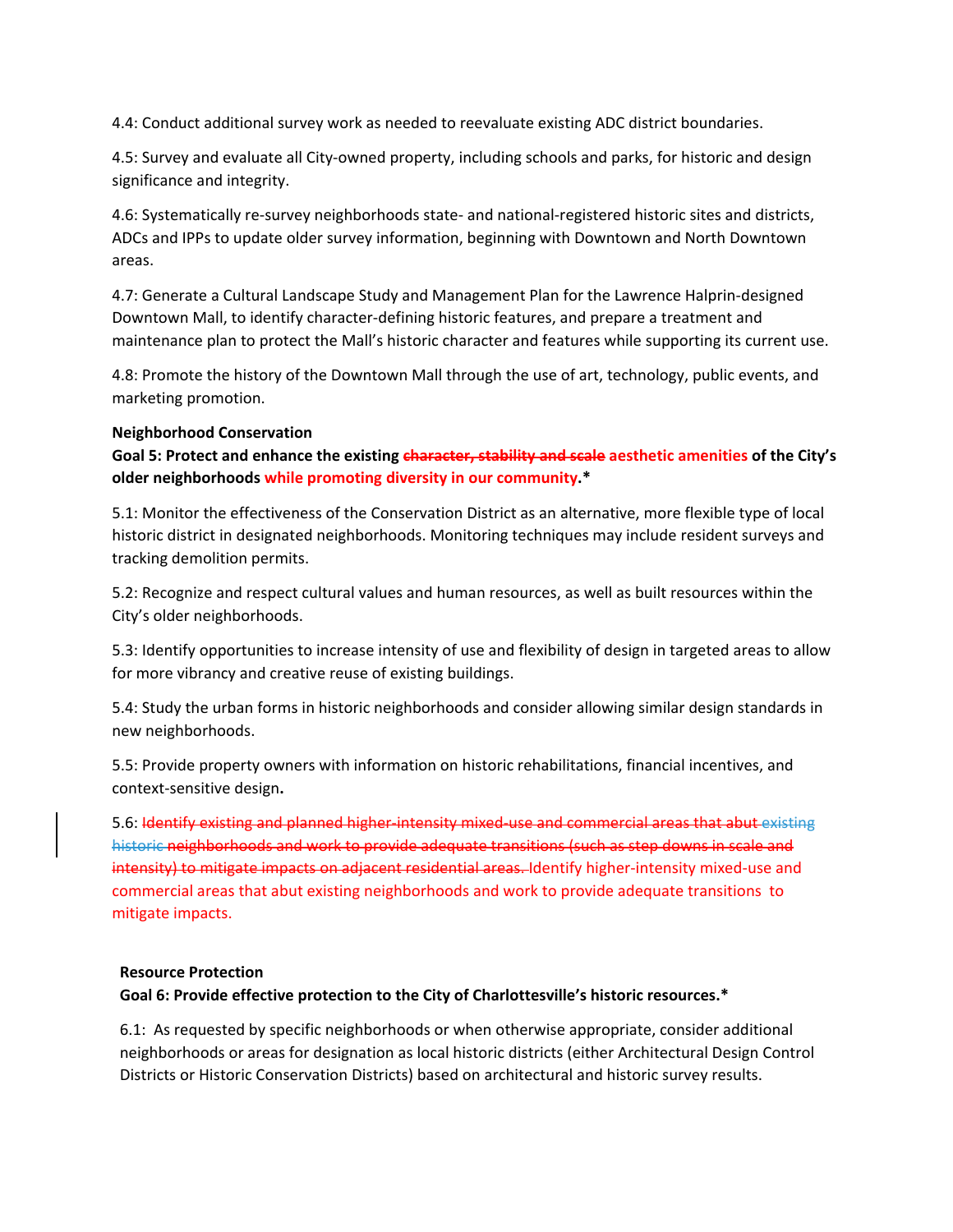6.2: On a regular basis, consider additional properties outside existing ADC Districts for designation as Individually Protected Properties, based on architectural and historic survey results.

6.3: Consider including resources from the more recent past (less than 50 years old) as Individually Protected Properties, especially those of significant architectural value and those that are becoming rare surviving examples of their type or period of construction.

6.4: Consider amending the existing ordinance to address protection of archaeological resources.

6.5: Designate Maplewood, Oakwood, and Daughters of Zion Cemeteries as ADC districts to ensure their protection and maintenance.

6.6: Continue to protect the environs of our World Heritage Site, the Academical Village of the University of Virginia

6.7: Monitor state and federal level policy and legislative changes impacting historic preservation. Advocate both for positive changes and against those that threaten the existing policies, programs, policies and regulations.

6.8: Recognize and protect the Rivanna River as a historic, living resource that has played a crucial role in the history of the City, and that continues to serve as an important water supply, aquatic habitat, and recreational resource for our community.

### **Comprehensive Approach**

# **Goal 7: Coordinate the actions of government, the private sector, and nonprofit organizations to achieve preservation and urban design goals.**

7.1: Facilitate periodic meetings with Board of Architectural Review (BAR), City Council, Entrance Corridor Review Board (ERB) and the PLACE (Placemaking, Livability, and Community Engagement) Design Task Force to ensure an excellent and consistent design vision for the City.

7.2: Consider the effects of decisions on historic resources by all public decision-making bodies. Priority areas are the Downtown Mall, Court Square, West Main Street, and The Corner.

7.3: Evaluate transportation decisions for their effects on historic districts, such as the Ridge Street District, and on Individually Protected Properties. Encourage policies that minimize automobile usage in historic districts.

7.4: Evaluate current zoning map districts and current zoning allowances, as well as proposed and amendments to the zoning map and zoning text for their consistency with preservation goals, and impacts on the historic character of City neighborhoods.

7.5: Review the historic preservation plan, historic district ordinances, entrance corridor ordinance and design guidelines every five years to ensure that goals for preservation and compatible new construction are being addressed.

7.6: Encourage sustainable energy efficient, building designs-and low impact development as complementary goals to historic preservation. Support the implementation of solar photovoltaic systems.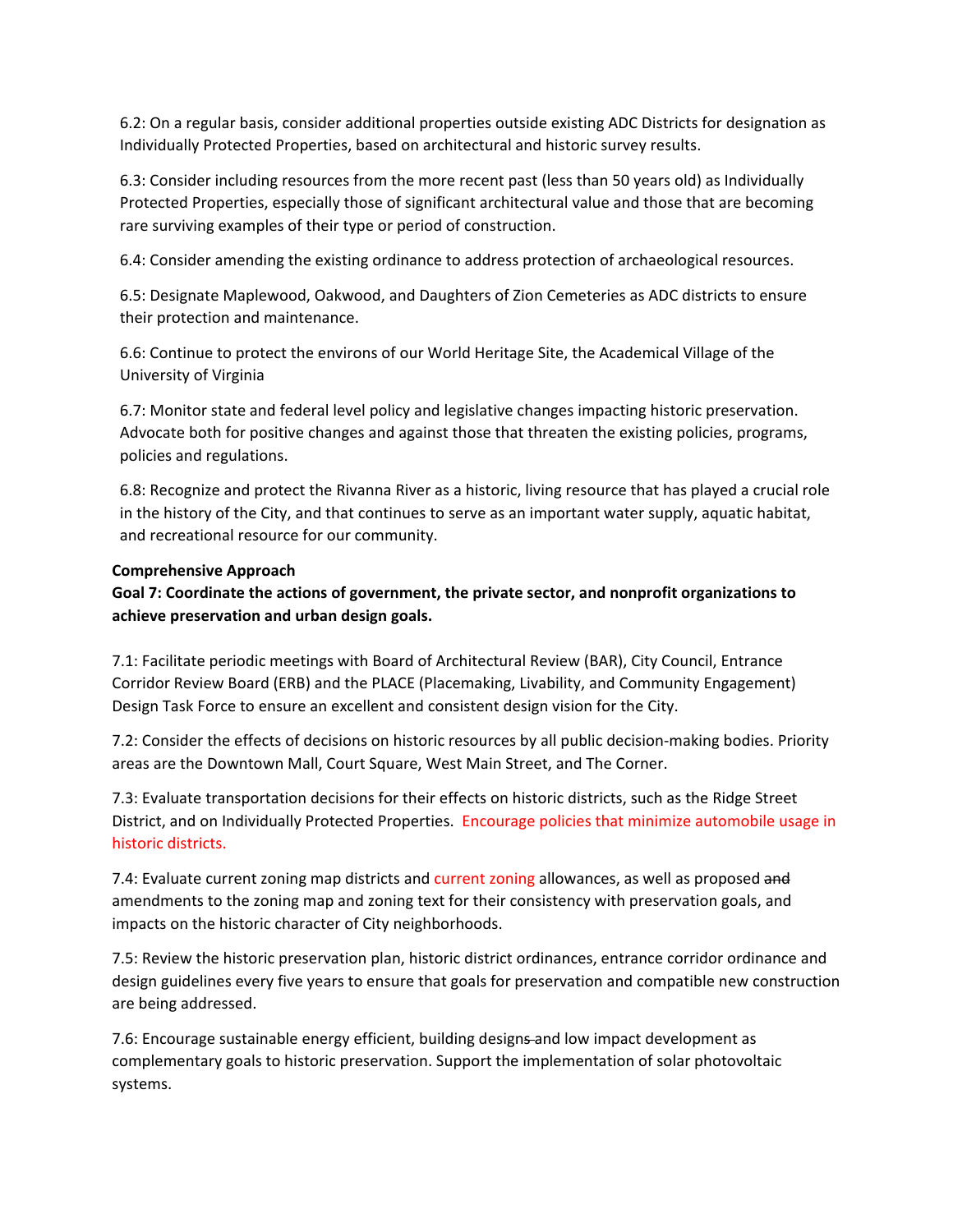7.7: Coordinate with other City programs, such as affordable housing initiatives, to encourage preservation of character and rehabilitation of historic resources, including low income housing in structures more than 50 years old.

7.8: Coordinate with the Public Works and Parks Departments regarding maintenance and construction that would affect historic features of the City's neighborhoods. Where possible, maintain and repair granite curbs, retaining walls, distinctive paving patterns and other features instead of replacing them.

7.9: Adopt a policy of applying the Secretary of the Interior Standards for Historic Rehabilitation for all City-owned property more than 50 years old, and apply appropriate preservation technologies in all additions and alterations, while also pursuing sustainable and energy conservation goals.

7.10: Investigate the feasibility of protecting an unobstructed sightline, as shown on the attached map, between World Heritage Sites Monticello, located in Albemarle County, and the Lawn Acedemical Village at the University of Virginia.

7.10 7.11: Encourage retaining and replenishing shade trees, particularly large trees where possible, in all historic neighborhoods as we strive to make the City more walkable.

7.11 7.12: Coordinate with the Planning and Coordination Council (PACC) on historic preservation and urban design issues that implicate Albemarle County and University of Virginia resources.

## **Entrance Corridors**

**Goal 8: Ensure quality of development in the City's designated entrance corridor overlay districts compatible with the City's historic, architectural, and cultural resources.**

8.1: Emphasize placemaking elements and examine opportunities to create destinations.

8.2: Encourage site designs that consider building arrangements, uses, natural features, and landscaping that contribute to a sense of place and character that is unique to Charlottesville.

8.3: Ensure that new development, including franchise development, complements the City's character and respects those qualities that distinguish the City's built environment of the City.

8.4: Use street trees, landscaping, and pedestrian routes to provide shade, enclosure and accessibility in streetscapes.

8.5: Protect and enhance access routes to our community's World Heritage Sites, the University of Virginia and Monticello, to recognize their significance as cultural and economic assets of the local heritage industry.

8.6: Consider the designation of additional streets, such as Ridge-McIntire and Cherry Avenue, as Entrance Corridor districts.

8.6: When appropriate, coordinate the City's Entrance Corridor Design Guidelines with Albemarle County's Design Guidelines. Encourage continuity of land use, design, and pedestrian orientation between contiguous corridors in the City and County.